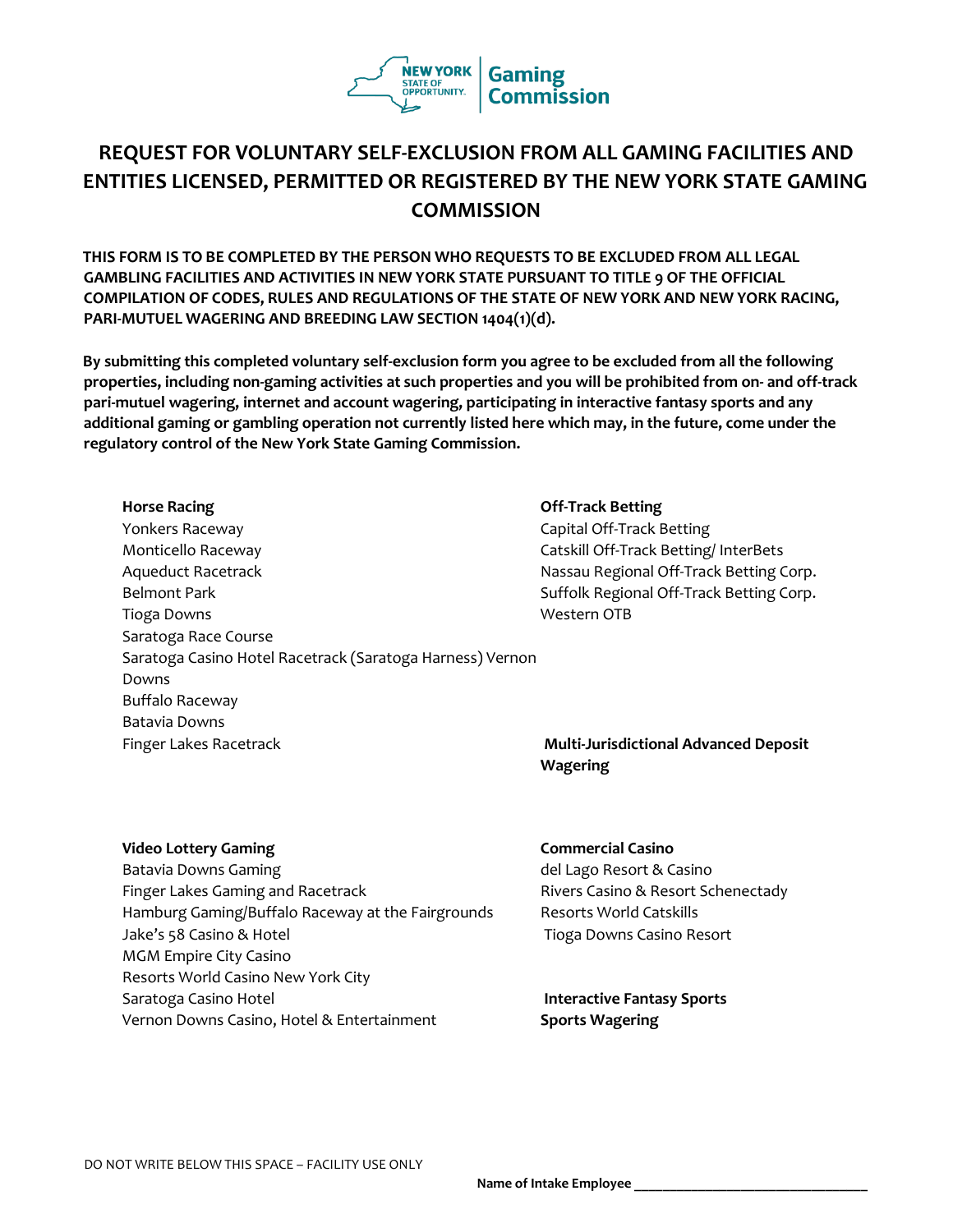#### **PLEASE PRINT:**

|                                                                             | Last                                                                                                         | First                                                                                        | Middle                                                                                                                                                                                                            |
|-----------------------------------------------------------------------------|--------------------------------------------------------------------------------------------------------------|----------------------------------------------------------------------------------------------|-------------------------------------------------------------------------------------------------------------------------------------------------------------------------------------------------------------------|
| Do you use any other name or names? Yes _____                               |                                                                                                              | $No$ <sub>______</sub>                                                                       |                                                                                                                                                                                                                   |
|                                                                             |                                                                                                              |                                                                                              | If Yes: List additional name(s) below (include maiden name, aliases, nicknames or any other names):                                                                                                               |
| <b>Home Address:</b>                                                        |                                                                                                              |                                                                                              |                                                                                                                                                                                                                   |
| Number & Street                                                             |                                                                                                              |                                                                                              | Apt. No.                                                                                                                                                                                                          |
| City                                                                        |                                                                                                              | State                                                                                        | Zip Code                                                                                                                                                                                                          |
| Preferred Telephone Number:                                                 |                                                                                                              |                                                                                              |                                                                                                                                                                                                                   |
|                                                                             |                                                                                                              | Area Code                                                                                    | Number                                                                                                                                                                                                            |
| effectively implementing the Voluntary Self-Exclusion Program.<br><u>or</u> |                                                                                                              |                                                                                              | identity. Failure to disclose your social security number may prohibit the New York State Gaming Commission from<br>Other number taken from a Government-Issued identification: ___ __ __ __ __ __ __ __ __ __ __ |
|                                                                             |                                                                                                              |                                                                                              |                                                                                                                                                                                                                   |
|                                                                             |                                                                                                              | Height: Feet Inches Weight: Ibs.                                                             |                                                                                                                                                                                                                   |
| Date of Birth: /<br>MM DD YY<br>Gender:<br>Male<br>Female                   | <b>Hair Color:</b><br><b>Black</b><br><b>Brown</b><br>Blonde<br>Red<br>Gray<br>White<br><b>Bald</b><br>Other | <b>Eye Color:</b><br><b>Black</b><br><b>Brown</b><br>Hazel<br>Blue<br>Gray<br>Green<br>Other | Race:<br>White<br><b>Black</b><br>American Indian<br>Asian or Pacific Islander<br>Hispanic<br>Other                                                                                                               |
| <b>Other Distinguishing Physical Characteristics:</b>                       |                                                                                                              |                                                                                              |                                                                                                                                                                                                                   |
|                                                                             |                                                                                                              | DO NOT WRITE BELOW THIS SPACE - FACILITY USE ONLY                                            |                                                                                                                                                                                                                   |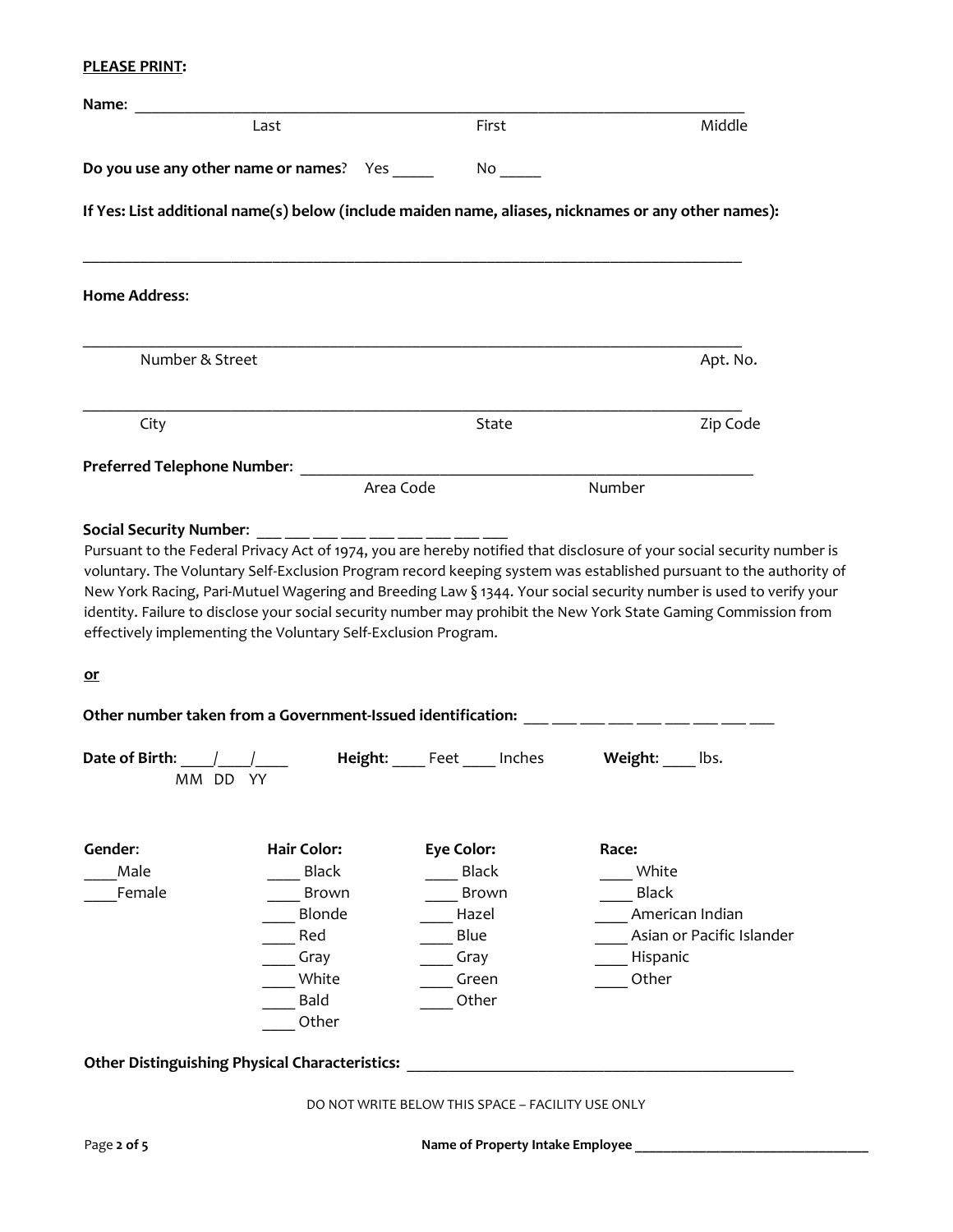#### **MINIMUM SELF-EXCLUSION PERIOD**

Exclusion will be enforced for the period selected below, with **no exceptions**. You will remain on the self-exclusion list until you complete the entire exclusion period, regardless of any change in personal circumstances. **Select the period of time you are requesting to be excluded from all casino gaming, video lottery gaming, horse racing and OTB properties, interactive fantasy sports (including daily fantasy sports) and non-gaming activities of such entities and properties in New York State:** 

**\_\_\_\_One (1) year \_\_\_ Three (3) years \_\_\_ Five (5) years \_\_\_ Lifetime**

You may request to extend your term of voluntary self-exclusion in the future to cover other forms of wagering regulated by the New York State Gaming Commission not listed here that may be developed. Additional information on how to voluntarily self-exclude from these other forms of wagering will be made available to you, upon request.

### **For help with a Gambling Problem Call: 1-877-8HOPE-NY | Text: HOPENY (467369)\* \*Standard text rates may apply.**

#### **WAIVER AND RELEASE**

I understand that by submitting this request, it shall not create any cause of action, right of action, claim, or other right whatsoever in favor of any person against the State of New York, the New York State Gaming Commission, any of the entities and properties listed in this request or any of the representatives or employees of any of the foregoing entities. I hereby release and forever discharge the State of New York, the New York State Gaming Commission, and the entities and properties listed in this request, and the representatives and employees of such entities and properties, from any liability to me and my heirs, administrators, executors and assignees for any harm, monetary or otherwise, that may arise out of or by reason of any act or omission relating to this request for voluntary self-exclusion or any subsequent request for removal from the selfexclusion list, including (1) processing or enforcement of this request or any subsequent request, (2) the failure of any listed property to withhold gaming privileges from me or to restore gaming privileges to me, (3) permitting or not permitting me to engage in gaming activity while I am on the list of self-excluded persons and (4) disclosure of information about me to any person who or group that is not affiliated with the New York State Gaming Commission, except for a willfully unlawful disclosure of such information.

### **ACKNOWLEDGEMENT (I***nitial each statement below before signing)*

- \_\_\_\_\_I certify that the information that I have provided above and in connection with this request is true and accurate.
- I am not presently under the influence of drugs, an alcoholic beverage, or suffering from a mental health condition that impairs my ability to make an informed decision.
- \_\_\_\_\_I acknowledge that I am voluntarily seeking to exclude myself from the premises of all New York gaming and gambling operations, including those opened or acquired after the date of this request, for the whole term specified on page 2.
- I have read, understand and agree to the Waiver and Release included with this request.
	- I am aware that my signature on Page 4 permits the facilities listed above to authorize my exclusion from such properties until the expiration of the exclusionary period I have requested.
- DO NOT WRITE BELOW THIS SPACE FACILITY USE ONLY I understand that under no circumstances may I shorten the duration of my self-exclusion term.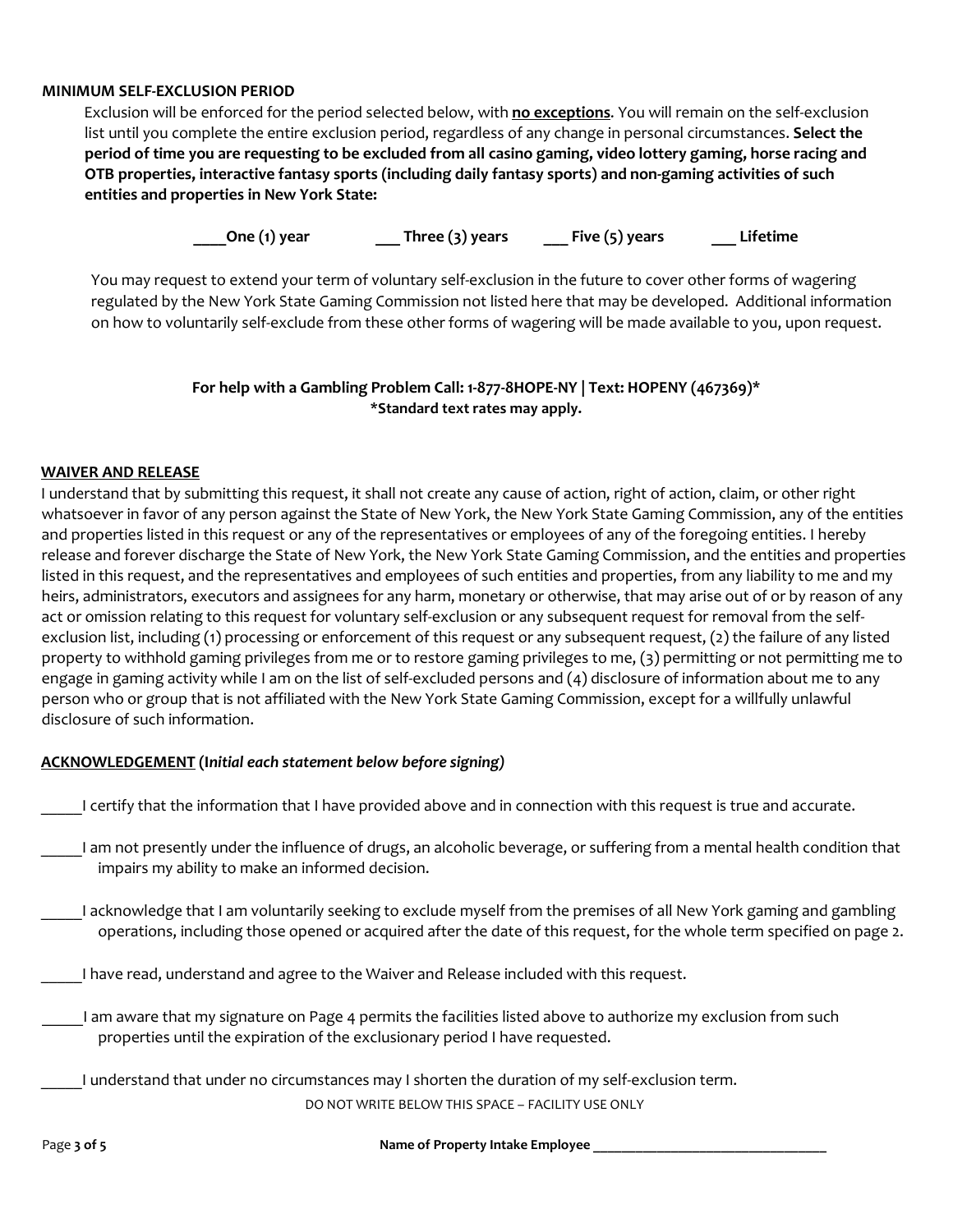- \_\_\_\_\_I am aware that my signature authorizes the entities and properties listed above to restrict my casino gaming, video lottery gaming, horse racing and pari-mutuel activities and interactive fantasy sports activities for the duration of the exclusion period I selected and until my name has been removed from the self-exclusion list.
- \_\_\_\_\_I authorize a copy of this request for self-exclusion to be sent to the New York State Gaming Commission and to all the entities and properties listed in this request that are in New York State.
- \_\_\_\_\_I am aware and agree that during my period of self-exclusion, if I engage in gaming activity at or with any of the entities or properties listed in this request, I may not collect any winnings or recover any losses resulting from the gaming activity.
- \_\_\_\_\_I understand further that any money or thing of value obtained by me from or owed to me by any of the entities or properties listed in this request as a result of wagers made by me while on the self-exclusion list will be forfeited.
- I agree that I will not attempt to enter the premises of and/or use any of the services or privileges of any New York licensed casino or slot facility during the period I selected on Page 3. I understand that the premises of a casino or slot facility include the gaming floor, restaurants, hotels, and other amenities as there may be.
- \_\_\_\_\_I understand and agree that it is my personal responsibility and not the responsibility of New York State, the New York State Gaming Commission or its employees or agents, or any New York licensed establishment or entity to stop me from entering the premises of a gaming or gambling facility.
- I understand that if I am found at any of the properties listed in this request while my name is on the self-exclusion list, I may be subject to arrest and prosecution under all applicable laws, including trespass pursuant to N.Y. Penal Law Section 140.05.
- \_\_\_\_\_I understand and agree that this exclusion will prevent the receipt of direct marketing and promotion materials regarding gaming opportunities.
- I acknowledge and understand that this self-exclusion request does not release me from any debts I incurred prior to or during the self-exclusion period.
- \_\_\_\_\_I fully and completely understand all provisions of this agreement & request & sign it voluntarily, freely & knowingly.

| <b>PRINT NAME:</b> |  |
|--------------------|--|
| SIGNATURE:         |  |
| DATE:              |  |

#### **PHOTO IDENTIFICATION**

All requests must include a photo. Photos must be at least  $2 \times 2$  inches and no larger than  $4 \times 6$  inches. Photos must be recent (taken within 6 months) and display your full face from the neck up. Tinted glasses, hats and headwear are not permitted. If this self-exclusion request is being completed at any of the properties listed on Page 1, the photograph must be taken by a member of that property's security department.

DO NOT WRITE BELOW THIS SPACE – FACILITY USE ONLY